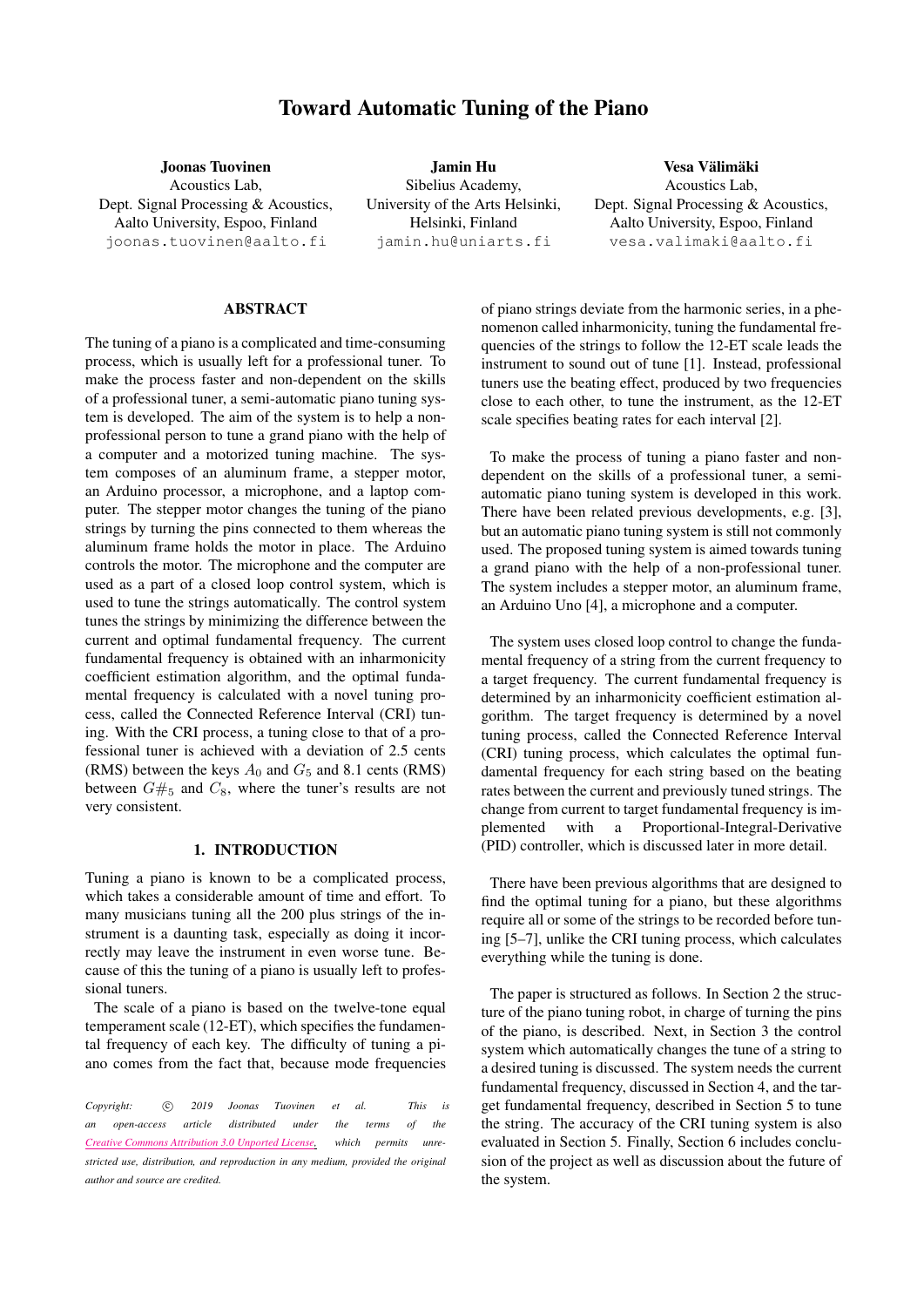<span id="page-1-3"></span>

Figure 1. Proposed piano tuning system with the Arduino processor near the midpoint of the picture and the stepper motor on its left-hand side, attached to the topmost aluminum bar.

## <span id="page-1-0"></span>2. STRUCTURE OF PIANO TUNING ROBOT

In the process of tuning a piano, tuners use a lever to tune the strings of the piano. The lever is used to turn a pin which has a string wrapped around it. Turning the pin changes the tension of a string and this change in tension determines the fundamental frequency of the string according to:

$$
f_0 = \frac{1}{2L} \sqrt{\frac{T}{m/L}},\tag{1}
$$

where  $L$  is the length of the string,  $m$  is the mass of the string and  $T$  is the tension of the string. The fundamental frequency of a string (along with the inharmonicity coefficient which will be discussed later) determines the mode frequencies (partials) that tuners listen to when tuning the instrument.

The first step in making an automatic piano tuner was to create a structure which allows the automatic control of string tension. The proposed structure (stepper motor, aluminum frame and Arduino) is able to turn the pins of the piano with high precision (small angle) and has enough torque to turn even the tightest strings. The Arduino is able to turn the pins of the piano depending on input given by the computer with a program uploaded to it. The prototype structure can be seen in Figure [1.](#page-1-3)

## 3. CONTROL SYSTEM

<span id="page-1-1"></span>The control system used to automatically determine the number of steps needed to change the fundamental frequency of a string from current to a desired value, is a closed loop control system. The general structure of a closed loop control system can be seen in Figure [2a](#page-1-4). The system has a reference value as its input, and the aim of the control loop is to minimize the difference between the reference and the value measured from the output of the system with the sensor. This is accomplished with the controller, which changes the input to the process based on the difference between the reference and the measured output.

<span id="page-1-4"></span>

Figure 2. Block diagram of (a) a general closed loop control system (b) closed loop control system used in the piano tuning robot.

Figure [2b](#page-1-4) shows a diagram of the piano tuning system. In the piano tuning system the Arduino is used as the controller as the microprocessor has enough processing power to do this task and it controls the number of steps that the stepper motor takes. The process is the stepper motor turning a pin and thus affecting the fundamental frequency of the string attached and the process output is a tone produced by the string. To be able to measure the fundamental frequency of a string based on the tone, a microphone and computer are added to the system. In addition to working as the sensor, providing the measured output, the two components provide the reference as well, as information extracted from the current tone as well as previous tones is used to calculate the target frequency. The difference between the current and target fundamental frequency is used by the controller (Arduino) to calculate the appropriate number of steps the stepper motor should take.

A PID (proportional-integral-derivative) control scheme is used by the Arduino to control the stepper motor. PID controller calculates the error value  $e(t)$  between the reference  $(f_{0,target})$  and measured output  $(f_{0,current})$  and applies a correction to the process based on proportional (P), integral (I) and derivative (D) terms. This control value  $u(t)$  (number of steps) attempting to minimize the difference between the reference and measured output is then applied to the process.

#### 4. FUNDAMENTAL FREQUENCY

<span id="page-1-2"></span>The fundamental frequency of a string can be estimated looking at the spectrum of its tone. This is done by finding spectral peaks belonging to mode frequencies of the string. The relationship between these partials and the fundamental frequency is affected by an effect called inharmonicity. In this section, inharmonicity as well as algorithms for estimating the fundamental frequency of a string are reviewed.

#### 4.1 Inharmonicity

The partials of an ideal string are integer multiples of its fundamental frequency (harmonics). However, real strings have stiffness, which acts as a restoring force, making the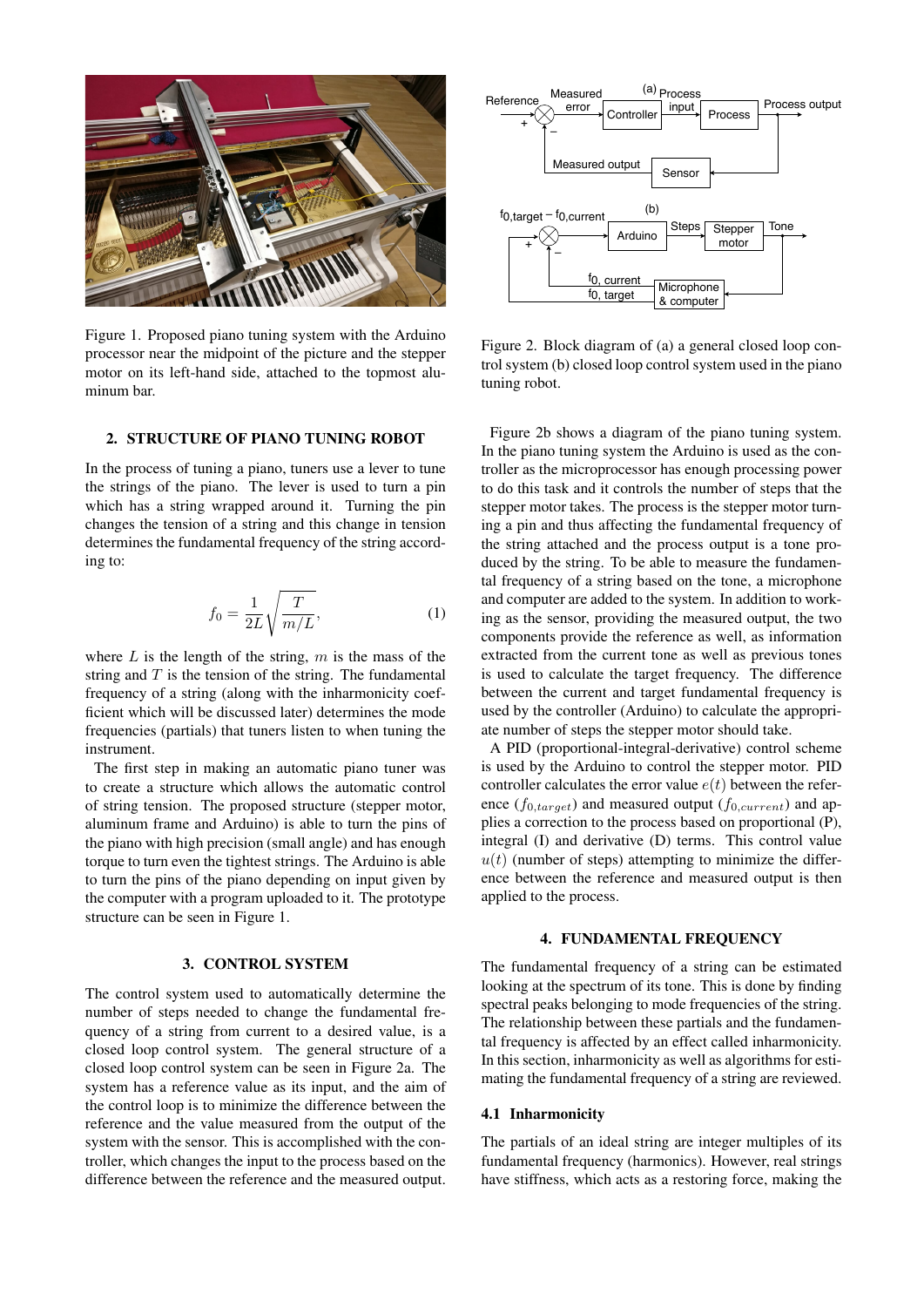<span id="page-2-1"></span>

Figure 3. Inharmonicity coefficients of piano strings calculated with an inharmonicity coefficient estimation algorithm from tones recorded from a Yamaha grand piano. The strings for keys 1–7 are wrapped twice in wire, those of keys 8–26 are wrapped once, and the rest of the strings are unwrapped.

mode frequencies deviate from the harmonic series. This deviation is called inharmonicity and the effect is greater with higher modes, as they have more bends [\[8\]](#page-7-6).

The mode frequencies of piano strings can be calculated from the following equation [\[9\]](#page-7-7):

<span id="page-2-2"></span>
$$
f_k = kf_0\sqrt{1 + Bk^2},\tag{2}
$$

where  $f_k$  is the frequency of the  $kth$  mode (also known as the  $kth$  partial),  $f_0$  is the fundamental frequency, and  $B$  is the inharmonicity coefficient of the string. The value of inharmonicity coefficient of a solid string depends on the length, tension and radius of the string according to the following equation [\[8\]](#page-7-6):

<span id="page-2-0"></span>
$$
B = \frac{\pi^3 r^4 E}{8TL},\tag{3}
$$

where  $r$  is the radius of the string,  $E$  is Young's modulus,  $T$  is tension, and  $L$  is the length of the string. The strings in the bass end are wrapped in wire to lower their fundamental frequency by increasing their linear mass. This increases their inharmonicity slightly from Equation [3,](#page-2-0) but not as much as adding the linear mass by increasing the radius of the solid string.

Inharmonicity coefficient values of a Yamaha grand piano can be seen in Figure [3.](#page-2-1) It can be seen how the short strings in the treble of have inharmonicity coefficients close to 1e<sup>-2</sup> and the long bass strings have inharmonicity coefficients close to  $1e^{-4}$ . It can be also seen how the values of inharmonicity coefficients increases towards the bass end, as the strings are wrapped in one or two layers of wire.

#### 4.2 Inharmonicity Coefficient Estimation

Inharmonicity coefficient estimation algorithms find spectral peaks belonging to partial frequencies and make estimations for the inharmonicity coefficient and fundamental frequency based those values. These algorithms need rough estimations for the values of  $B$  and  $f_0$  and make better ones based on the found partial frequencies. The difficulty of finding spectral peaks, belonging to partial frequencies, comes from distinguishing partial frequencies from other spectral peaks.

There has been many algorithms tackling the issue of partials frequency estimation [\[10](#page-7-8)[–14\]](#page-7-9), but most of these algorithms suffer from high computational complexity. As the control system of the piano tuner needs the sensor (microphone and computer) to calculate the value of fundamental frequency on every iteration loop, the chosen algorithm has to be fast as well as accurate.

The Median-Adjustive Trajectories [\[14\]](#page-7-9) (MAT) algorithm for estimating the inharmonicity coefficient best fulfills the accuracy and runtime requirements of the piano tuner. The algorithm calculates estimations for  $B$  and  $f_0$  based on the frequencies of known partials, and finds new partials based on these estimations. The algorithm is based on the idea that if the frequencies of two partials are known, the value of B can be calculated purely based on their values.

If equation [2](#page-2-2) is solved in terms of fundamental frequency, with partial number *m*:

<span id="page-2-3"></span>
$$
f_0 = \frac{f_m}{m\sqrt{1 + Bm^2}},\tag{4}
$$

and then [4](#page-2-3) is substituted into equation [2](#page-2-2) for partial *k*:

$$
f_k = kf_0\sqrt{1 + Bk^2} = k\frac{f_m}{k\sqrt{1 + Bm^2}}\sqrt{1 + Bk^2}.
$$
 (5)

The value of  $B$  can be solved from this equation:

<span id="page-2-4"></span>
$$
B = \frac{(f_k \frac{m}{k})^2 - f_m^2}{k^2 f_m^2 - m^2 (f_k \frac{m}{k})^2}.
$$
 (6)

This means that if the frequencies of first two partials can be found from the spectrum of the tone, an estimation for the value of  $B$  can be made. As the first two partials do not deviate very much from the harmonic series, these can be found with good initial estimations of  $f_0$  and B. This new B estimation can then be used together with the found partial frequencies to make new estimations for  $f_0$  with Equation [4.](#page-2-3) After that, these  $f_0$  and B estimations can then be used to find new partial frequencies from the spectrum.

Figure [4](#page-3-1) shows the block diagram of the MAT algorithm. The diagram shows how the initial estimates of the  $f_0$  and B are used to find the first two partials of the tone. The original MAT algorithm suggested that first two partials should be found by looking at a window around frequencies  $f_{0,init}$  and  $2f_{0,init}$ . A small adjustment to the algorithm is made by using the initial values of  $f_0$  and B in Equation [2](#page-2-2) to calculate estimates for the first two partials. By doing so a slight improvement to the accuracy of the algorithm is achieved.

After the first two partials are found, the first  $B$  estimation can be made with Equation [6.](#page-2-4) This value is stored to an array of  $B$  estimates and a median of this array is taken to make two estimation for the value of  $f_0$ . The  $f_0$  estimations are then stored into an array of  $f_0$  estimations and the median values of the  $B$  and  $f_0$  arrays are used in Equation [2](#page-2-2) to make an estimation for the value of the third partial  $f_3$ . A smaller window around the estimated value can be used to find the partial, as the estimate is more accurate than the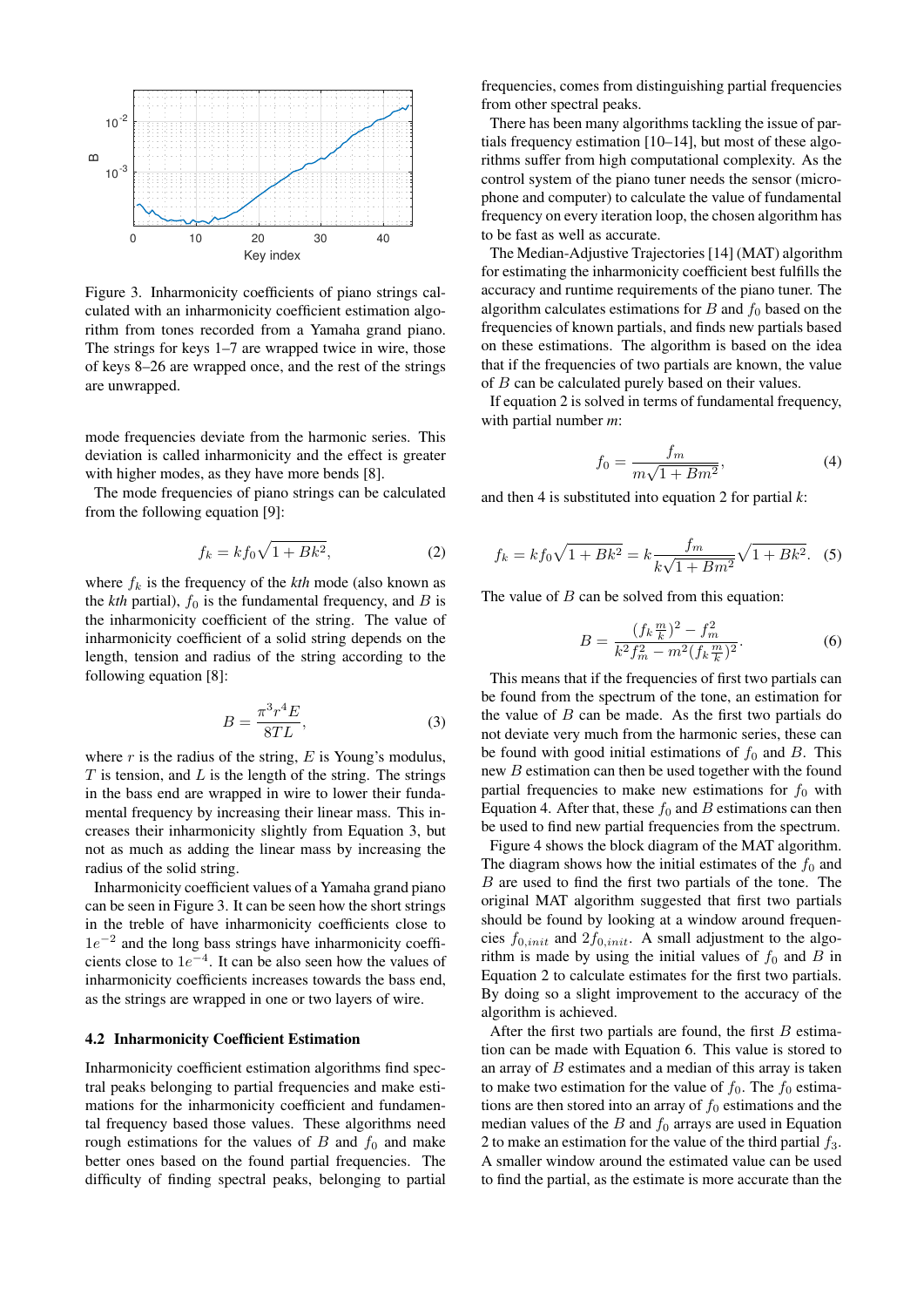<span id="page-3-1"></span>

Figure 4. Block diagram of the MAT algorithm adopted from [\[14\]](#page-7-9)

estimation for the first two partial. The process moves on making new estimations for  $B$ ,  $f_0$  and partial frequencies until the found partials have a magnitude below a specified threshold. At this point the median of the B and  $f_0$ estimation are then used for the final estimations.

With this method the estimation for the current value of  $f_0$  is gotten. These  $f_0$  and B estimates will also be used in the CRI tuning process, as they can be used in Equation [2](#page-2-2) to represent the partial frequencies of the string, which are used to calculate beat rates between piano strings.

## 5. CRI TUNING PROCESS

<span id="page-3-0"></span>The CRI tuning process determines a target frequency for every piano string. The process specifies the order of tuning so that as many intervals as possible can be used to calculate the target fundamental frequency. The keys of the piano are connected to one, two or three strings, and all the strings connected to the same key are called a string unison. The tuning process specifies that a single string from each string unison is to be tuned at first, using single strings from other unisons as a reference, and after that, the rest of the strings in the same unison are tuned using the tuned string as a reference. The other strings in the unison are tuned to have approximately a 1.5 cent difference to the reference as that maximizes the decay time of the combined strings [\[15\]](#page-7-10). From here on, the tuning process talks only about the single string of every string unison, which is tuned using single strings of other unisons as reference.

Strings are tuned one by one starting with a reference tone  $(A<sub>4</sub>)$  which is tuned to a reference frequency, and after that, the rest of this strings are tuned in the following order: reference octave  $(F_3 \text{ to } F_4)$ , tones above the reference octave  $(F#_4$  to  $C_8$ ) and tones below the reference octave (E3 to  $A_0$ ).

The target fundamental frequency for each string is found by optimizing the beating rates between the string that is currently tuned and all the strings that have been already tuned and are a certain interval away from that string.

## 5.1 Beats

When a tone contains two frequencies that are close to each other, the frequencies cause periodic changes in the amplitude of the tone. These amplitude modulations are called beats and the frequency of these modulations can be calculated from equation [\[16\]](#page-7-11):

<span id="page-3-2"></span>
$$
f_B = |f_2 - f_1| = \Delta f, \tag{7}
$$

where  $f_1$  and  $f_2$  are the two frequencies close to each other. Equation [7](#page-3-2) applies only until a certain point. As the two frequencies get further away from each other the frequency of beats gets faster at first, until unpleasant roughness between the two frequencies emerges. From this roughness two distinct tones can be heard after  $\Delta f$  exceeds the limit of frequency discrimination and after  $\Delta f$  surpasses the critical band, the roughness disappears and only two distinct frequencies can be heard [\[16\]](#page-7-11).

#### 5.2 Scale of the Piano

The tuning of a piano is based on the equal temperament scale, which makes all the steps in the scale equal. This means that the ratio between fundamental frequencies of subsequent tones in the scale should be the same. More specifically the scale is a twelve-tone equal temperament scale (12-ET) which in addition to having equal steps specifies the ratio between an octave to be 2:1 ( $f_0$  of the lower tone is two times the  $f_0$  of the higher one) and divides each octave into twelve steps. The ratio of 2:1 and 12 equal steps leads a single step in the scale to have a ratio of  $\sqrt[12]{2}$ :1, as reads a sing.<br> $12\sqrt[12]{2} = 2$ .

The distance between two tones in a scale is called an interval. Musical scales are usually designed so that some partials of two harmonic tones having a certain interval line up to produce the minimum level of roughness between tones. This is achieved by designing fundamental frequencies of the intervals to have certain frequency ratios, as harmonic overtones are integer multiples of the fundamental. For example, if the fundamental frequencies of two tones have frequency ratio of 2:1, the  $2k$  partials of the lower tone match with the  $k$  partials of the higher one  $(k = 1, 2, 3...)$ . The names of these intervals and ratios of their fundamental frequencies are listed in the first two columns of Table [1.](#page-4-0)

The way the 12-ET scale is designed leads all other interval ratios except for the octave to deviate. The amount of deviation per interval can be seen in the third column of Table [1.](#page-4-0) This deviation is measured in cents, which is a logarithmic unit, expressed as:

$$
Deviation = 1200 \log_2 (b/a), \tag{8}
$$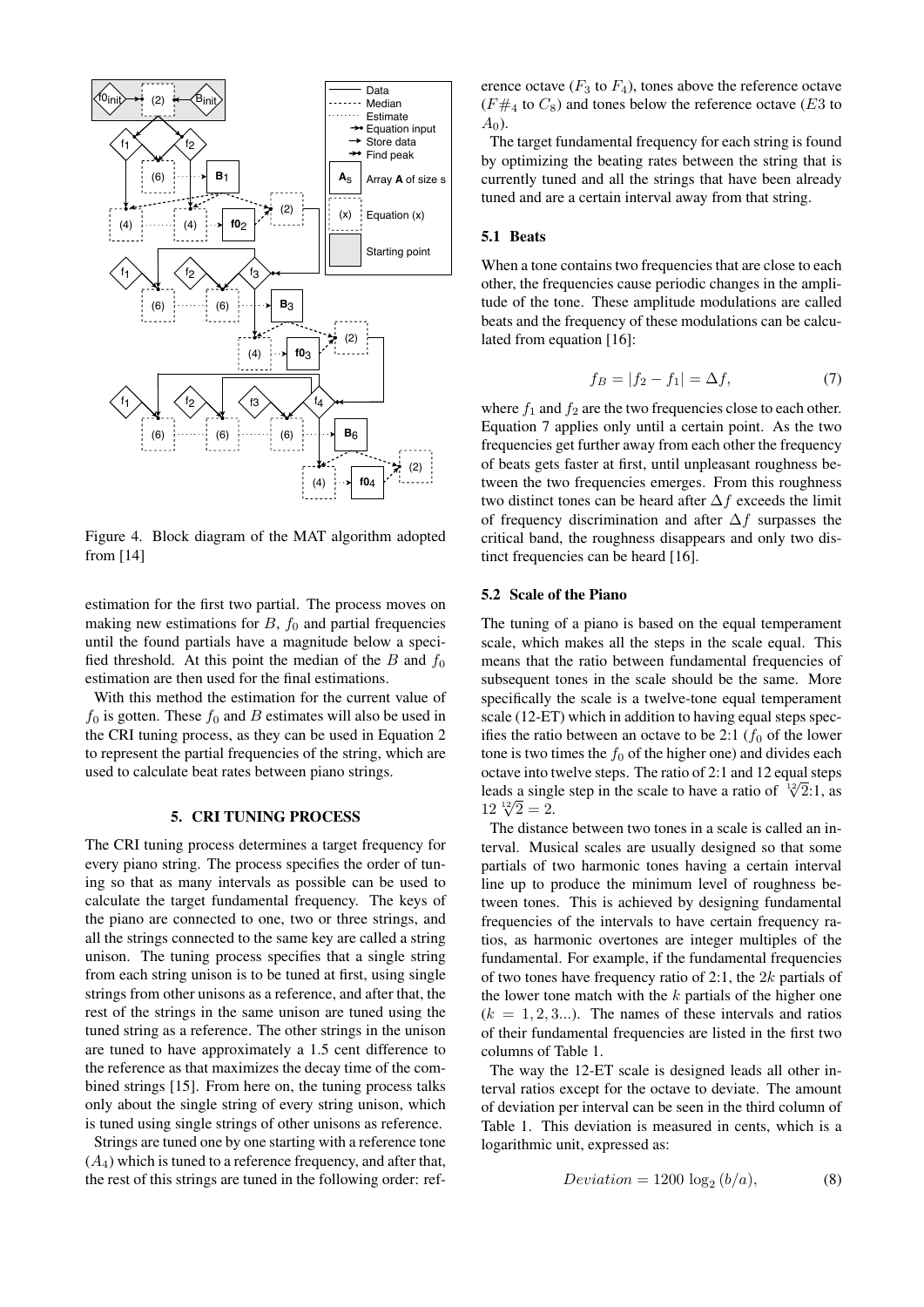<span id="page-4-1"></span>

Figure 5. The first two matching partials in the octave between  $Bb_7$  and  $Bb_8$ .

where the deviation is positive if  $b$  is greater than  $a$ . The Distance column in Table [1](#page-4-0) shows the number of steps (semitones) is between each interval in the 12-ET scale.

This deviation leads the intervals to have specific beating rates, which tuners use to tune the instrument. The reason why the fundamental frequencies of the 12-ET scale cannot be used to tune the instrument is because piano strings are inharmonic, and thus the spacing of fundamental frequencies specified by the scale do not produce wanted beat rates. Instead the spacing is slightly wider as the partials deviate upward from the harmonic series. This leads the tuning of the piano to be "stretched", meaning that when compared to the 12-ET scale, a tuning performed by a professional tuner is slightly higher in the treble and lower in the bass. Also, as the inharmonicity is different with each string, it is impossible for all the partials that are integer multiples of the frequency ratios to have the same beating rate. Because of this, piano tuners listen to all beats and tune the strings in such a way that none of the prominent beats deviate too much from the desired beating rate.

An example of this can be seen in Figure [5](#page-4-1) which shows the partial frequencies and magnitudes of the octave between  $Bb_7$  and  $Bb_8$ . According to Table [1](#page-4-0) the beating rate and thus the difference between the two sets of frequencies (2:1 and 4:2) should be zero, but this is not possible as matching either of the two sets would leave the other one to have even more deviation. Instead the tuner has made a compromise. The second partial of  $Bb<sub>7</sub>$  is tuned

<span id="page-4-0"></span>

| <b>Interval</b> | Ratio | <b>Deviation</b> | <b>Distance</b> |
|-----------------|-------|------------------|-----------------|
| Octave          | 2:1   |                  | 12              |
| Perfect fifth   | 3:2   | $-1.96$          |                 |
| Perfect fourth  | 4:3   | $+1.96$          |                 |
| Major sixth     | 5:3   | $+15.64$         |                 |
| Major third     | 5:4   | $+13.69$         |                 |

Table 1. Several intervals. The ratio tells which partials of the lower tone is closes to the partial of the higher tone (partial of lower tone : partial of higher tone). The deviation tells how much deviation there is between these partials according to the 12-ET scale. The distance is the number of semitones between the two tones.

slightly below the frequency of the first partial of  $Bb_8$  and the fourth partial of  $Bb<sub>7</sub>$  is tuned slightly above the second partial of  $Bb_8$ .

Electronic tuners that use partial frequencies of octaves to tune a piano match only a pair of partials. For example, a 2:1 method of tuning octaves matches only the second partial of the lower tone with the first partial of the higher tone and a 4:2 method of tuning octaves uses only the fourth and the second partial [\[6\]](#page-7-12).

## 5.3 Calculating Target Frequencies

As the 12-ET scale specifies beating rates for each interval, and those beating rates should be calculated as the difference between the inharmonic partials of piano tones, the values of  $f_0$  and  $B$  obtained with the MAT algorithm can be used find the fundamental frequency that provide said beat rates. The beating rate in cents between two frequencies within a certain interval can be calculated from equation:

<span id="page-4-3"></span>
$$
1200 \log_2\left(\frac{f_{l,n+m}}{f_{k,n}}\right),\tag{9}
$$

where c is the difference in cents,  $f_{k,n}$  is the  $kth$  partial of the *nth* tone and  $f_{k,n+m}$  is the *lth* partial of the tone which has a  $m$  semitone difference (interval) from  $n$ . The values of  $c, k, l$  and  $m$  for the first matching partials of each intervals can be seen in Table [2](#page-4-2) (for other matching partials integer multiples of  $k$  and  $l$  are used and all other variables stay the same).

Equation [9](#page-4-3) can be rewritten in terms of  $f_0$  and B by using Equation [2](#page-2-2) to calculate partial frequencies:

<span id="page-4-4"></span>
$$
1200 \log_2 \frac{l f_{0,n+m} \sqrt{1 + B_{n+m} l^2}}{k f_{0,n} \sqrt{1 + B_n k^2}} - c = 0.
$$
 (10)

When Equation [10](#page-4-4) is used to calculate the sum of multiple intervals with the same tone  $n$ , the following equation is obtained:

<span id="page-4-5"></span>
$$
\sum_{i=0}^{N-1} \left[ \log_2 \left( \frac{l_i f_{0,n+m_i} \sqrt{1 + B_{n+m_i} l_i^2}}{k_i f_{0,n} \sqrt{1 + B_n k_i^2}} \right) - C_i \right] = 0,
$$
\n(11)

where  $N$  is the number of intervals used for the tuning and  $k_i, l_i, m_i$ , and  $c_i$  are the values k, l, m, and c, respectively,

<span id="page-4-2"></span>

| <b>Interval</b>       | c        | k              |                | m     |
|-----------------------|----------|----------------|----------------|-------|
| Octave (up)           | 0        | $\overline{c}$ |                | $+12$ |
| Perfect fifth (up)    | $-1.96$  | 3              | 2              | $+7$  |
| Perfect fourth (up)   | $+1.96$  | 4              | 3              | $+5$  |
| Major sixth (up)      | $+15.64$ | 5              | 3              | $+9$  |
| Major third (up)      | $+13.69$ | 5              | 4              | $+4$  |
| Octave (down)         | 0        | 1              | $\mathfrak{D}$ | $-12$ |
| Perfect fifth (down)  | $+1.96$  | 2              | 3              | $-7$  |
| Perfect fourth (down) | $-1.96$  | 3              | 4              | $-5$  |
| Major sixth (down)    | $-15.64$ | 3              | 5              | -9    |
| Major third (down)    | $-13.69$ | 4              | 5              |       |

Table 2. Values of  $c, k, l$  and  $m$  for several intervals.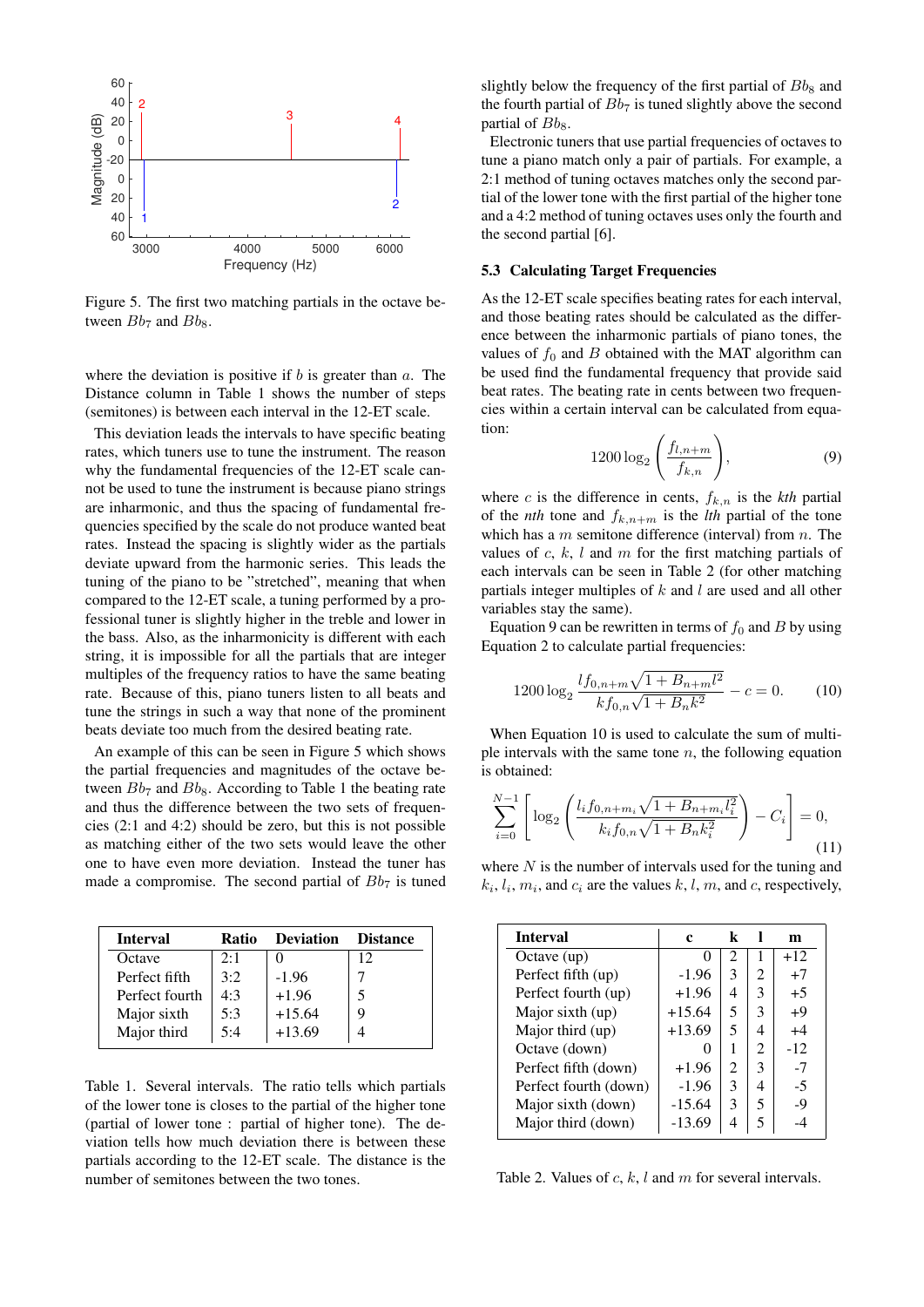for a specific interval and  $C_i$  equals

$$
C_i = 2^{c_i/1200}.\t(12)
$$

An estimation for the value of  $f_{0,n}$  can be made by solving it from Equation [11](#page-4-5) with the assumption that the inharmonicity coefficient of the string does not change during the tuning. This estimate is fairly accurate as the change in tension changes  $f_0$  much more than B. Other coefficients in the equation are known, as  $n + m$  is the index of a previously tuned string with known values of  $f_0$  and  $B$ . It should be noted that the intervals used for this tuning are a design choice and that some intervals will get a tuning closer to that of a human tuner, as human tuners use only specific intervals to tune the instrument [\[2\]](#page-7-1).

When  $f_{0,n}$  is solved from Equation [11,](#page-4-5) the following equation is obtained:

<span id="page-5-0"></span>
$$
f_{0,n} = \left(\frac{\prod_{i=0}^{N-1} A_i}{\prod_{i=0}^{N-1} 2^{c_i/1200}}\right)^{1/N},\tag{13}
$$

where

$$
A_i = \frac{l_i f_{0,n+m_i} \sqrt{1 + B_{n+m_i} l^2}}{k_i \sqrt{1 + B_n k_i^2}}.
$$
 (14)

The fundamental frequency of piano strings can be computed using Equation [13](#page-5-0) by comparing multiple intervals. However, as the equation uses one set of partials per interval, the process does not take higher partials into consideration.

#### 5.4 Weights

To take all the audible beats into consideration in a similar way as an human tuner does, weights can be added to Equation [13.](#page-5-0) The weight of a set of partials producing beating within an interval is calculated by taking the maximum loudness of the beating effect as well as masking into consideration. Masking is a phenomenon in which soft sounds cannot be heard because of loud ones occurring at the same time, or in other words, louder sounds mask softer sounds. When weights are added to equation [13,](#page-5-0) the following form is obtained:

$$
f_{0,n} = \left(\frac{\prod_{i=0}^{N-1} A_i^{w_i}}{\prod_{i=0}^{N-1} 2^{c_i w_i / 1200}}\right)^{1/\sum_{i=0}^{N-1} w_i},\tag{15}
$$

where  $w_i$  is the weight of a specific interval.

The weights are distributed in a way that the sum of the weights for each interval is one, so the weight of each interval is the same. The weights are calculated with the following steps:

- 1. Find the magnitude of partial frequencies: The magnitudes of partial frequencies can be found and stored by modifying the MAT algorithm to do so.
- 2. Apply A-weighting: The A-weighting is applied to approximate the frequency-dependent sensitivity of human hearing.

<span id="page-5-1"></span>

Figure 6. Weights (stems) of the beats between  $E_3$  and  $E_4$ (octave) and the corresponding masking thresholds.

- 3. Masking: An approximation of masking can be calculated by using a spreading function (SF). A popular SF proposed by Schroeder is used, as it is independent of the masking SPL, which is unknown [\[17\]](#page-7-13). The SF is shifted slightly lower depending on the tonality of the masker [\[18\]](#page-7-14).
- 4. Weights: After all partials under the masking threshold have been taken out of consideration, the weights for each set of partials are calculated as

$$
w_i = \frac{M_i}{\sum_{n=0}^{N-1} M_n},
$$
\n(16)

where  $w_i$  is the weight of *ith* matching partial,  $M_i$ is the maximum magnitude of the beats produced by the partials, and  $N$  is the total number of matching partials over the masking threshold.

Figure [6](#page-5-1) shows the weights of the octave between  $E_3$  and  $E_4$ . It can be seen that the sum of these weights is one and that all beats under the threshold have a weight of zero.

## 5.5 Accuracy

The accuracy of the CRI tuning process was estimated by comparing it to a tuning performed by a professional piano tuner. The deviation (in cents) between the first partials of each tuning was used for the comparison. Single string recordings of all the 88 keys of a Yamaha grand piano were made the next day after tuning. The tuning accomplished by the CRI tuning process was emulated by resampling the recorded tones.

The accuracy was evaluated without weights, using the first matching partials for each interval, and with weights. The appropriate kind of distribution of weights for all partials of each interval could not be achieved yet, and too much weight was given to higher partials. This led to excessive amount of stretching, much more than that of the tuner. Because of this, only the first fifteen partials were considered for the algorithm with weights.

Both algorithms (with and without weights) use the same values and intervals for the reference tone and the reference octave.  $A_4$  is used as the reference tone and the first partial of this tone was tuned to match the first partial of  $A_4$  tuned by the tuner. This way the tunings could be compared. The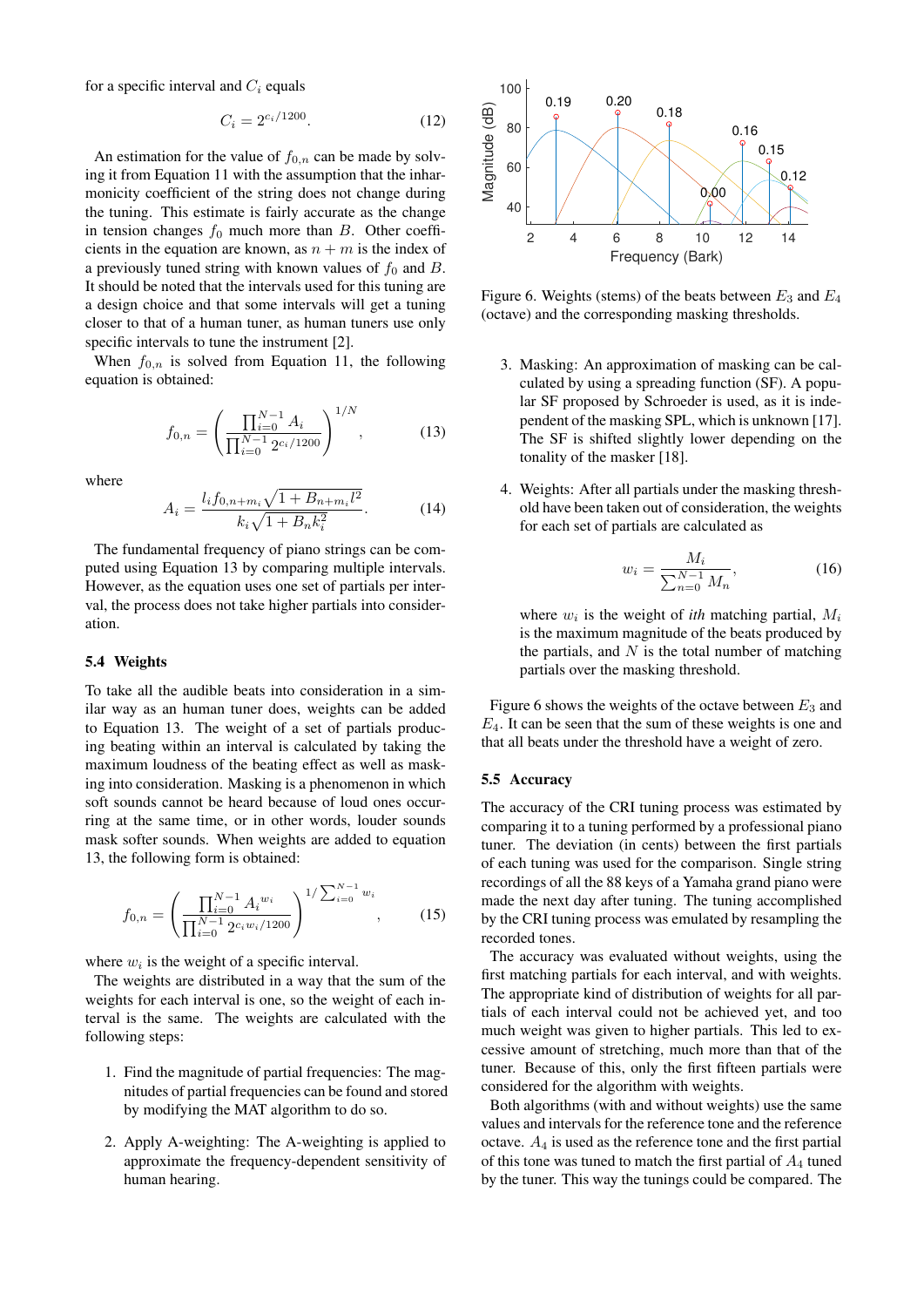<span id="page-6-1"></span>

Figure 7. Order of tuning and reference intervals for the process without weights. Each cross  $(\times)$  represents the key that is tuned while the circles (o) are the reference keys.

reference octave is tuned according to the "Defebaugh F-F" temperament, which is a tuning scheme commonly used by piano tuners [\[2\]](#page-7-1).

For the algorithm without weights, matching the following intervals gave the best result:

- $F \#_4(46)$  to  $C_8(88)$ : Octaves
- $E_3(32)$  to  $F\#_2(22)$ : Octaves, fifths, tenths.
- $F<sub>2</sub>(21)$  to  $A<sub>0</sub>(1)$ : Octaves, fifths, tenths, seventeenths, double octaves, and double octaves and a third.

Figure [7](#page-6-1) shows the order of tuning and the intervals used for the algorithm without weights. The crosses show the key that is being tuned whereas the circles above and below it are the keys that are used as a reference. For the algorithm with weights, using an octave and a double octave gave the best result.

Figure [8](#page-6-2) shows the tuning curve produced by the algorithm without weights. Its deviation from the tuning conducted by the professional tuner is presented in Table [3.](#page-6-3) The tuning done by the algorithm with weights can be seen

<span id="page-6-2"></span>

Figure 8. Deviation of the professional tuner and the CRI process (without weights) from 12-ET.

<span id="page-6-4"></span>

Figure 9. Deviation of the professional tuner and the CRI process with weights calculated from 15 first partials.

in Figure [9,](#page-6-4) and the corresponding deviations from the professional tuner's result are presented in Table [4.](#page-7-15)

It can be seen that the algorithm without weights and optimized intervals gave a better accuracy with the overall deviation of 5.1 cents (RMS) than the one using weights, which had an overall deviation of 6.12 cents (RMS). It can also be seen that the deviation mostly happens in the treble end. This is most likely because these tones have a high degree of inharmonicity as well as a very short decay time, which make it harder for the tuner to hear and count beats.

#### 6. CONCLUSIONS

<span id="page-6-0"></span>In this paper a semi-automatic tuning system aimed toward tuning a grand piano with the help of a non-professional tuner was presented. The system uses a stepper motor attached to an aluminum frame to turn the tuning pins of the piano. The stepper motor is controlled by an Arduino pro-

<span id="page-6-3"></span>

| <b>Keys</b>      | <b>RMS</b> deviation (cents) |
|------------------|------------------------------|
| $A_0$ to $E_3$   | 3.2                          |
| Reference octave | 13                           |
| $F\#_3$ to $C_8$ | 6.3                          |
| A 11             | 5.1                          |

Table 3. Average deviation between the professional tuner and the CRI process without weights.